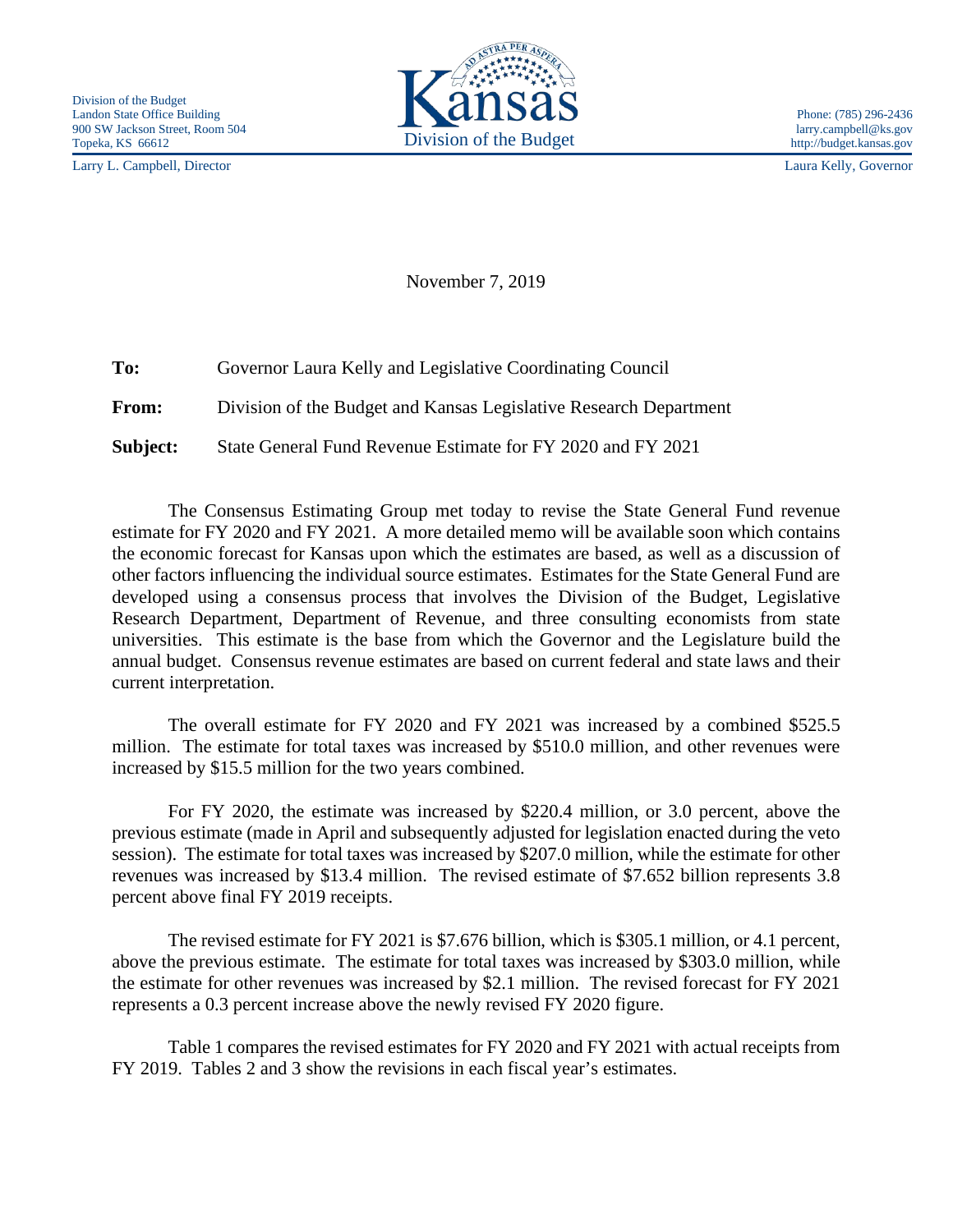| <b>Table 1</b>                                               |                  |              |                                     |             |                   |             |  |  |  |  |
|--------------------------------------------------------------|------------------|--------------|-------------------------------------|-------------|-------------------|-------------|--|--|--|--|
| <b>State General Fund Receipts</b><br>(Dollars in Thousands) |                  |              |                                     |             |                   |             |  |  |  |  |
|                                                              |                  |              |                                     |             |                   |             |  |  |  |  |
|                                                              |                  |              | Consensus Estimate November 7, 2019 |             |                   |             |  |  |  |  |
|                                                              | FY 2019 (Actual) |              | FY 2020 (Revised)                   |             | FY 2021 (Revised) |             |  |  |  |  |
|                                                              |                  | Percent      |                                     | Percent     |                   | Percent     |  |  |  |  |
|                                                              | Amount           | Change       | Amount                              | Change      | Amount            | Change      |  |  |  |  |
| Property Tax/Fee:                                            |                  |              |                                     |             |                   |             |  |  |  |  |
| <b>Motor Carrier</b>                                         | \$<br>11,852     | (4.7) %      | \$<br>12,400                        | $\%$<br>4.6 | \$<br>12,500      | 0.8 %       |  |  |  |  |
| Income Taxes:                                                |                  |              |                                     |             |                   |             |  |  |  |  |
| Individual                                                   | \$3,755,710      | 11.3 %       | \$3,910,000                         | 4.1 %       | \$4,065,000       | 4.0 %       |  |  |  |  |
| Corporation                                                  | 437,400          | 11.5         | 465,000                             | 6.3         | 475,000           | 2.2         |  |  |  |  |
| <b>Financial Institutions</b>                                | 48,648           | 6.9          | 43,000                              | (11.6)      | 44,000            | 2.3         |  |  |  |  |
| Total                                                        | \$4,241,759      | 11.3<br>$\%$ | \$4,418,000                         | 4.2 %       | \$4,584,000       | 3.8 %       |  |  |  |  |
| <b>Excise Taxes:</b>                                         |                  |              |                                     |             |                   |             |  |  |  |  |
| <b>Retail Sales</b>                                          | \$2,335,436      | $(0.3)$ %    | \$2,395,000                         | 2.6 %       | \$2,430,000       | 1.5 %       |  |  |  |  |
| <b>Compensating Use</b>                                      | 431,967          | 6.3          | 445,000                             | 3.0         | 475,000           | 6.7         |  |  |  |  |
| Cigarette                                                    | 116,693          | (2.8)        | 110,000                             | (5.7)       | 107,000           | (2.7)       |  |  |  |  |
| <b>Tobacco Products</b>                                      | 8,968            | 3.4          | 8,900                               | (0.8)       | 9,000             | 1.1         |  |  |  |  |
| <b>Tobacco Products</b>                                      | 22,080           | 3.5          | 21,500                              | (2.6)       | 22,000            | 2.3         |  |  |  |  |
| Liquor Enforcement                                           | 74,267           | 1.1          | 74,500                              | 0.3         | 75,500            | 1.3         |  |  |  |  |
| <b>Liquor Drink</b>                                          | 12,208           | 5.7          | 12,500                              | 2.4         | 13,000            | 4.0         |  |  |  |  |
| Severance                                                    | 41,696           | 0.7          | 20,500                              | (50.8)      | 22,000            | 7.3         |  |  |  |  |
| Gas                                                          | 9,905            | (23.3)       | 700                                 | (92.9)      | 1,700             | 142.9       |  |  |  |  |
| Oil                                                          | 31,791           | 11.6         | 19,800                              | (37.7)      | 20,300            | 2.5         |  |  |  |  |
| Total                                                        | \$3,043,314      | $\%$<br>0.6  | \$3,087,900                         | 1.5<br>$\%$ | \$3,153,500       | 2.1<br>%    |  |  |  |  |
| Other Taxes:                                                 |                  |              |                                     |             |                   |             |  |  |  |  |
| <b>Insurance Premiums</b>                                    | 163,283<br>\$    | $(4.6)$ %    | 171,500<br>\$                       | 5.0 %       | 171,500<br>\$     | %           |  |  |  |  |
| Corporate Franchise                                          | 7,352            | (1.8)        | 7,200                               | (2.1)       | 7,200             | $-\,-$      |  |  |  |  |
| Miscellaneous                                                | 3,743            | 38.7         | 4,000                               | 6.9         | 4,200             | 5.0         |  |  |  |  |
| Total                                                        | 174,378<br>\$    | $(3.8)$ %    | 182,700<br>\$                       | 4.8 %       | \$<br>182,900     | 0.1 %       |  |  |  |  |
| <b>Total Taxes</b>                                           | \$7,471,302      | 6.3 %        | \$7,701,000                         | 3.1 %       | \$7,932,900       | 3.0 %       |  |  |  |  |
| Other Revenues & Receipts:                                   |                  |              |                                     |             |                   |             |  |  |  |  |
| Interest                                                     | \$<br>48,943     | 114.8 %      | 50,000<br>\$                        | 2.2 %       | 30,000<br>\$      | (40.0) %    |  |  |  |  |
| Transfers & Other Receipts                                   | (202, 361)       | (202.0)      | (146, 600)                          | 27.6        | (335,100)         | (128.6)     |  |  |  |  |
| <b>Agency Earnings</b>                                       | 50,549           | 9.8          | 47,700                              | (5.6)       | 47,700            |             |  |  |  |  |
| Total                                                        | (102, 870)<br>\$ | $(138.5)$ %  | \$<br>(48,900)                      | 52.5 %      | \$(257,400)       | $(426.4)$ % |  |  |  |  |
| <b>Total Receipts</b>                                        | \$7,368,432      | 1.0%         | \$7,652,100                         | 3.8 %       | \$7,675,500       | 0.3 %       |  |  |  |  |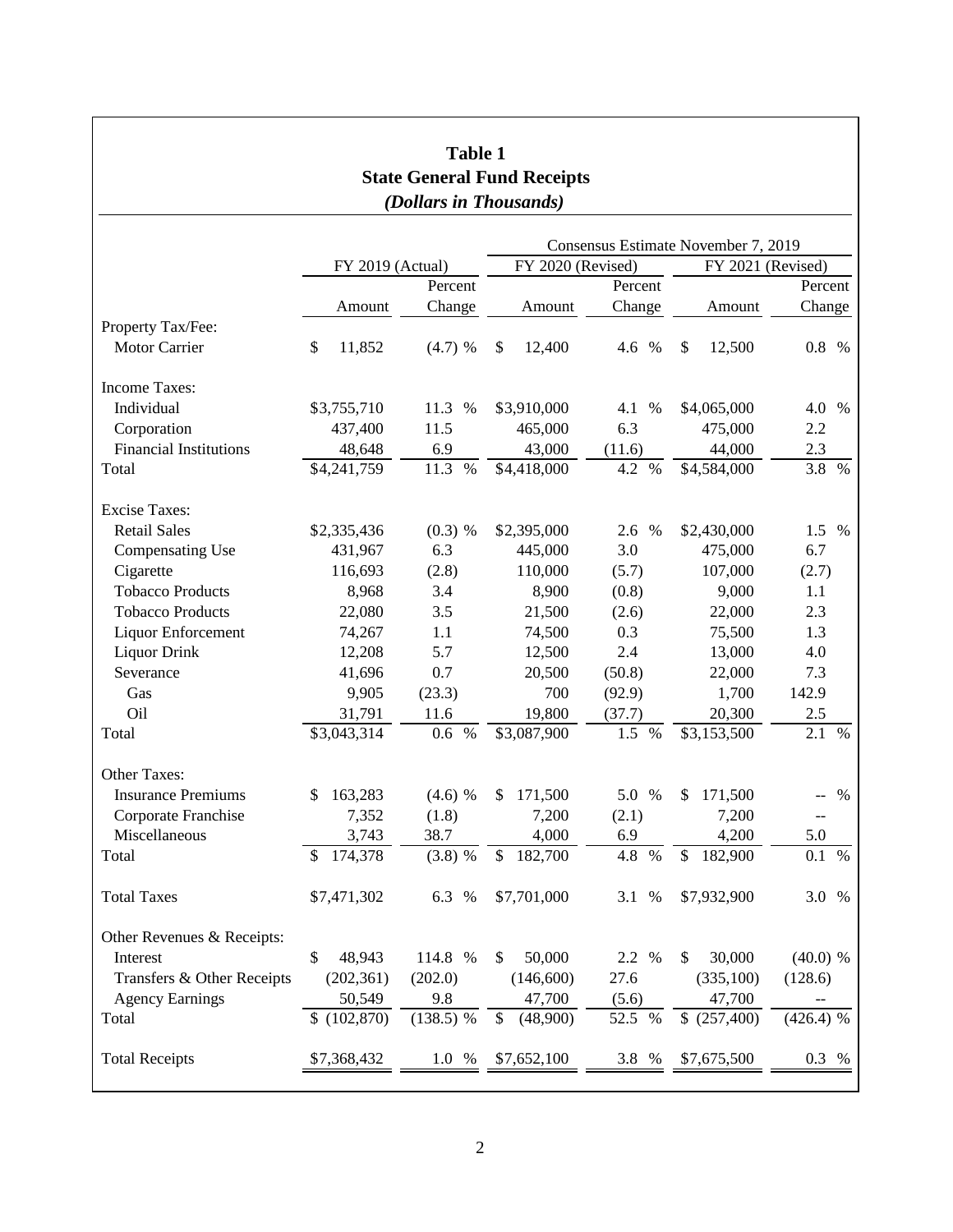|                                             |                    | <b>State General Fund Receipts</b><br>FY 2020 Revised<br>(Dollars in Thousands) | <b>Table 2</b>   | <b>Comparison of November 2019 Estimate to May 2019 Estimate</b> |        |                |             |  |  |
|---------------------------------------------|--------------------|---------------------------------------------------------------------------------|------------------|------------------------------------------------------------------|--------|----------------|-------------|--|--|
|                                             |                    | FY 2020 CRE Est.                                                                | FY 2020 CRE Est. |                                                                  |        | Difference     |             |  |  |
|                                             | As Adj. for Legis. |                                                                                 | Revised 11/07/19 |                                                                  | Amount |                | Pct. Chg.   |  |  |
|                                             |                    |                                                                                 |                  |                                                                  |        |                |             |  |  |
| Property Tax/Fee:                           |                    |                                                                                 |                  |                                                                  |        |                |             |  |  |
| <b>Motor Carrier</b>                        | \$                 | 12,400                                                                          | \$               | 12,400                                                           | \$     |                | %           |  |  |
| <b>Income Taxes:</b>                        |                    |                                                                                 |                  |                                                                  |        |                |             |  |  |
| Individual                                  | \$                 | 3,750,000                                                                       | \$               | 3,910,000                                                        | \$     | 160,000        | 4.3<br>$\%$ |  |  |
| Corporation                                 |                    | 450,000                                                                         |                  | 465,000                                                          |        | 15,000         | 3.3         |  |  |
| <b>Financial Institutions</b>               |                    | 42,000                                                                          |                  | 43,000                                                           |        | 1,000          | 2.4         |  |  |
| Total                                       | \$                 | 4,242,000                                                                       | $\mathcal{S}$    | 4,418,000                                                        | \$     | 176,000        | 4.1<br>$\%$ |  |  |
|                                             |                    |                                                                                 |                  |                                                                  |        |                |             |  |  |
| <b>Excise Taxes:</b><br><b>Retail Sales</b> | \$                 |                                                                                 | \$               | 2,395,000                                                        | \$     | 50,007         |             |  |  |
|                                             |                    | 2,344,993                                                                       |                  | 445,000                                                          |        |                | 2.1 %       |  |  |
| Compensating Use                            |                    | 440,000                                                                         |                  |                                                                  |        | 5,000          | 1.1         |  |  |
| Cigarette                                   |                    | 110,000                                                                         |                  | 110,000                                                          |        |                |             |  |  |
| <b>Tobacco Products</b>                     |                    | 8,900                                                                           |                  | 8,900                                                            |        |                |             |  |  |
| Liquor Gallonage                            |                    | 21,100                                                                          |                  | 21,500                                                           |        | 400            | 1.9         |  |  |
| Liquor Enforcement                          |                    | 74,500                                                                          |                  | 74,500                                                           |        | $\overline{a}$ |             |  |  |
| Liquor Drink                                |                    | 12,200                                                                          |                  | 12,500                                                           |        | 300            | 2.5         |  |  |
| Severance                                   |                    | 34,700                                                                          |                  | 20,500                                                           |        | (14,200)       | (40.9)      |  |  |
| Gas                                         |                    | 7,500                                                                           |                  | 700                                                              |        | (6,800)        | (90.7)      |  |  |
| Oil                                         |                    | 27,200                                                                          |                  | 19,800                                                           |        | (7,400)        | (27.2)      |  |  |
| Total                                       | \$                 | 3,046,393                                                                       | \$               | 3,087,900                                                        | \$     | 41,507         | 1.4<br>$\%$ |  |  |
| Other Taxes:                                |                    |                                                                                 |                  |                                                                  |        |                |             |  |  |
| <b>Insurance Premiums</b>                   | \$                 | 182,000                                                                         | \$               | 171,500                                                          | \$     | (10,500)       | (5.8) %     |  |  |
| Corporate Franchise                         |                    | 7,400                                                                           |                  | 7,200                                                            |        | (200)          | (2.7)       |  |  |
| Miscellaneous                               |                    | 3,800                                                                           |                  | 4,000                                                            |        | 200            | 5.3         |  |  |
| Total                                       | \$                 | 193,200                                                                         | \$               | 182,700                                                          | \$     | (10,500)       | (5.4) %     |  |  |
| <b>Total Taxes</b>                          | \$                 | 7,493,993                                                                       | \$               | 7,701,000                                                        | \$     | 207,007        | 2.8 %       |  |  |
| Other Revenues & Receipts:                  |                    |                                                                                 |                  |                                                                  |        |                |             |  |  |
| Interest                                    | \$                 | 54,000                                                                          | \$               | 50,000                                                           | \$     | (4,000)        | $(7.4)$ %   |  |  |
| Transfers & Other Receipts                  |                    | (167, 600)                                                                      |                  | (146, 600)                                                       |        | 21,000         | 12.5        |  |  |
| <b>Agency Earnings</b>                      |                    | 51,300                                                                          |                  | 47,700                                                           |        | (3,600)        | (7.0)       |  |  |
| Total                                       | \$                 | (62,300)                                                                        | \$               | (48,900)                                                         | \$     | 13,400         | 21.5 %      |  |  |
| <b>Total Receipts</b>                       |                    | 7,431,693                                                                       | \$               | 7,652,100                                                        | \$     | 220,407        | 3.0 %       |  |  |